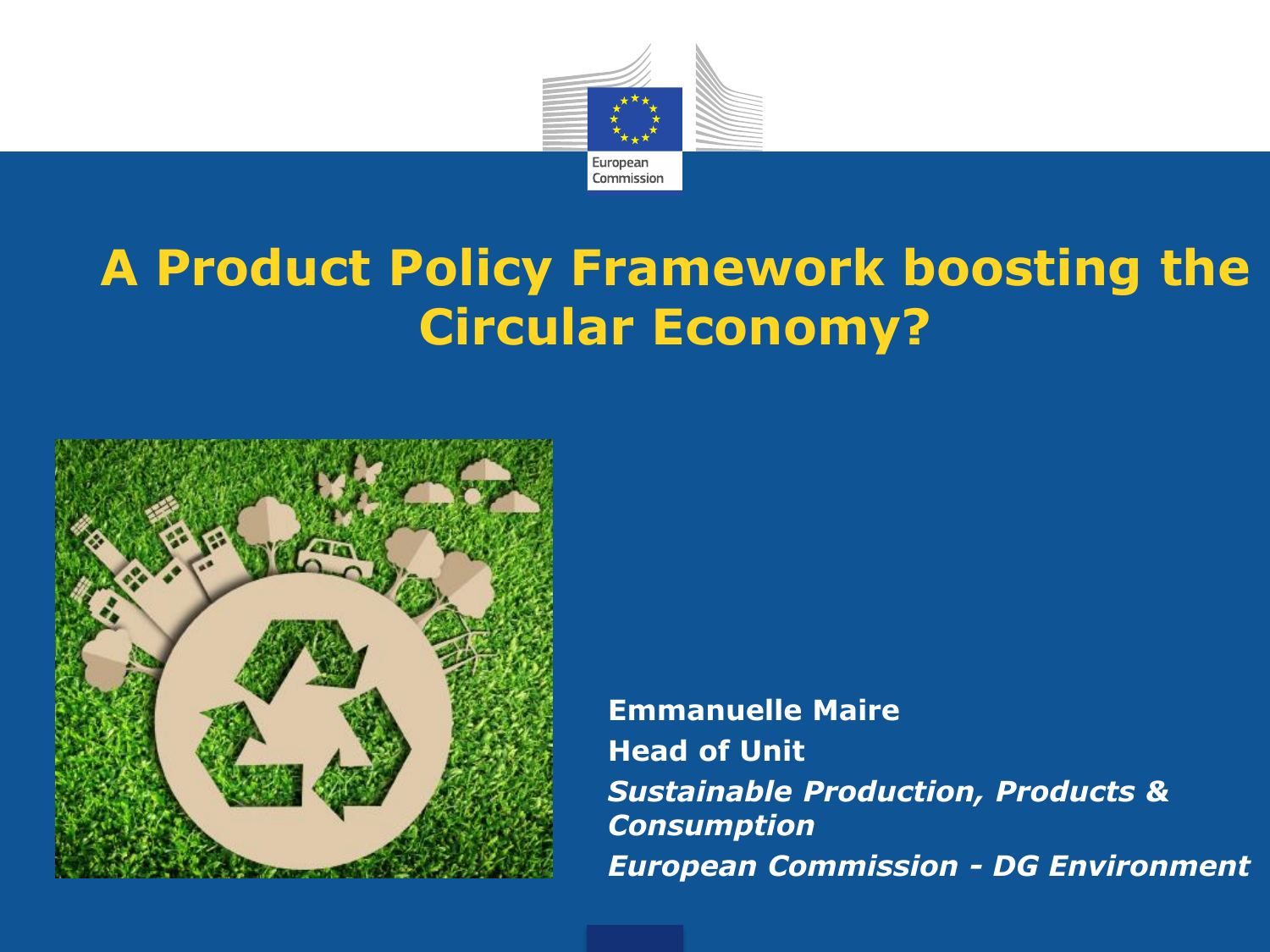### **Circular Economy Action Plan**

| Actions                                                                                                                                                                                                                                         | Timetable                               |  |  |
|-------------------------------------------------------------------------------------------------------------------------------------------------------------------------------------------------------------------------------------------------|-----------------------------------------|--|--|
| Production                                                                                                                                                                                                                                      |                                         |  |  |
| Emphasis on circular economy aspects in future product<br>requirements under the Eco-design directive.                                                                                                                                          | 2016<br>onwards                         |  |  |
| Eco-design work plan 2015-2017 and request to European<br>standardisation organisations to develop standards on material<br>efficiency for setting future Eco-design requirements on durability.<br>reparability and recyclability of products. | December<br>2015                        |  |  |
| Proposal for an implementing regulation on televisions and displays                                                                                                                                                                             | <b>End 2015 or</b><br>beginning<br>2016 |  |  |
| Examine options and actions for a more coherent policy framework of<br>the different strands of work of EU product policy in their contribution<br>to the circular economy                                                                      | 2018                                    |  |  |
| Include quidence on circular economy into Best Available<br>Techniques reference documents (BREFs) for several industrial<br>sectors                                                                                                            | 2016<br>onwards                         |  |  |
| Guidance and promotion of best practices in the mining waste<br>management plans                                                                                                                                                                | 2018                                    |  |  |
| Establishing an open, pan-European network of technological<br>infrastructures for SMEs to integrate advanced manufacturing<br>technologies into their production processes                                                                     | 2016 August                             |  |  |
| Examine how to improve the efficiency and uptake of the EU Eco-<br>Management and Audit Scheme (EMAS) and the pilot programme on<br>environmental technology verification (ETV)                                                                 | 2017                                    |  |  |
| Develop an improved knowledge base and support to SMEs for the<br>substitution of hazardous substances of very high concern                                                                                                                     | 2018                                    |  |  |

| Consumption                                                                                                                                                                                                                 |                  |
|-----------------------------------------------------------------------------------------------------------------------------------------------------------------------------------------------------------------------------|------------------|
| Better enforcement of existing quarantees on tangible products,<br>accompanied by a reflection on improvements (upcoming<br>Commission proposal for online sales of goods, and Fitness Check of<br>consumer legislation)    | 2015-2017        |
| Action on false green claims, including updated quidance on unfair<br>commercial practices                                                                                                                                  | 2016             |
| Analysis of the possibility to propose horizontal requirements on repair<br>information provision in the context of Eco-design                                                                                              | 2018             |
| REFIT of Ecolabel, to be followed by actions to enhance its<br>effectiveness                                                                                                                                                | 2016             |
| Assessment of the possibility of an independent testing programme<br>on planned obsolescence                                                                                                                                | 2018             |
| Subject to evaluation of the current origoing pilots, explore the possible<br>uses of the Product Environmental Footprint to measure and<br>communicate environmental information                                           | 2016<br>orraards |
| Action on Green Public Procurement: enhanced integration of circular<br>economy requirements, support to higher uptake including through<br>training schemes, reinforcing its use in Commission procurement and<br>EU funds | 2016<br>onwards  |

| Waste management                                                                                                                                     |                 |  |
|------------------------------------------------------------------------------------------------------------------------------------------------------|-----------------|--|
| Revised legislative proposal on waste                                                                                                                | Dec 2015        |  |
| Improved cooperation with Member States for better<br>implementation of EU waste legislation, and combat illicit shipment of<br>and of life vehicles | 2015<br>onwards |  |
| Stepping up enforcement of revised Waste Shipment regulation                                                                                         | 2016<br>onwerds |  |
| Promotion of industry-led voluntary certification of treatment facilities<br>for key weekeleppoplein streams                                         | 2018<br>onwards |  |
| Initiative on waste to energy in the fremework of the Energy Union                                                                                   | 2016            |  |
| Identification and dissemination of good practices in waste collection<br>svstems                                                                    | 2016<br>orwards |  |

| Market for secondary raw materials                                                                                                                                                                                                                                                                            |                 |  |
|---------------------------------------------------------------------------------------------------------------------------------------------------------------------------------------------------------------------------------------------------------------------------------------------------------------|-----------------|--|
| Development of quality standards for secondary raw materials (in<br>perficular for plastics )                                                                                                                                                                                                                 | 2016<br>onwards |  |
| Proposal for a revised fertilisers regulation                                                                                                                                                                                                                                                                 | Early 2016      |  |
| Proposed legislation setting minimum requirements for reused weter<br>for irrigation and groundwater recharge                                                                                                                                                                                                 | 2017            |  |
| Promotion of sefe and cost-effective water reuse, including quidance<br>on the integration of water reuse in water planning and management,<br>inclusion of best practices in relevant BREFs, and support to<br>innovation (through the European Innovation Partnership and Horizon)<br>2020) and investments | 2016-2017       |  |

| Analysis and policy options to address the interface between<br>chemicals, products and waste legislation, including how to reduce the<br>presence and improve the tracking of chemicals of concern in products | 2017             |
|-----------------------------------------------------------------------------------------------------------------------------------------------------------------------------------------------------------------|------------------|
| Measures to facilitate waste shipment across the EU, including<br>electronic data exchange (and possibly other measures)                                                                                        | 2016<br>onwards  |
| Further development of the EU raw materials information system                                                                                                                                                  | 2016<br>cruards. |

| Sectorial action                                                                               |                 |
|------------------------------------------------------------------------------------------------|-----------------|
| <b>Plactics</b>                                                                                |                 |
| Strategy on plastics in the circular economy                                                   | 2017            |
| Specific action to reduce marine litter implementing the 2030<br>Sustainable Development Goals | 2015<br>onwards |
|                                                                                                |                 |
| Food waste                                                                                     |                 |

| Development of a common methodology and indicators to measure<br>front words.                                                                                   | 2016 |
|-----------------------------------------------------------------------------------------------------------------------------------------------------------------|------|
| Stakeholders platform to examine how to echieve SDGs goals on<br>food waste, share best practice and evaluate progress                                          | 2016 |
| Clarify relevant EU legislation related to waste, food and feed in<br>order to facilitate food donation and utilisation of former foodstuffs for<br>animal food | 2016 |
| Explore options for more effective use and understanding of date<br>marking on food                                                                             | 2017 |

| Critical raw materials                                                                                                                      |                 |  |
|---------------------------------------------------------------------------------------------------------------------------------------------|-----------------|--|
| Report on critical raw materials and the circular economy                                                                                   | 2017            |  |
| improve exchange of information between manufacturers and<br>recyclers on electronic products                                               | 2016<br>onwards |  |
| European standards for material-efficient recycling of electronic<br>vaste, weeke batteries and other relevant complex and-of-life products | 2016<br>onwards |  |
| Sharing of best practice for the recovery of critical rew materials from<br>mining waste and landfills                                      | 2017            |  |

| Construction and demolition                                                                                                   |                 |  |  |
|-------------------------------------------------------------------------------------------------------------------------------|-----------------|--|--|
| Pre-demolition assessment quidelines for the construction sector                                                              | 2017            |  |  |
| Voluntary industry-wide recycling protocol for construction and<br>demolion waste                                             | 2016            |  |  |
| Core indicators for the assessment of the lifecycle environmental<br>performance of a building, and incentives for their use- | 2017<br>onwords |  |  |
|                                                                                                                               |                 |  |  |

| biomass and bio-based materials.                                                                                                            |           |  |
|---------------------------------------------------------------------------------------------------------------------------------------------|-----------|--|
| idance and dissemination of best practice on the cascading use<br>biomess and support to innovation in this domain through Horizon<br>ononi | 2018-2019 |  |
| nsuring coherence and synergies with the circular economy when<br>exemining the sustainability of bioenergy under the Energy Union          | 2016      |  |
| ssessment of the contribution of the 2012 Bio-economy Stretegy to<br>the circular economy and roughly region.                               | 2016      |  |

| Innovation and investments                                                                                                                                                                |                 |  |  |
|-------------------------------------------------------------------------------------------------------------------------------------------------------------------------------------------|-----------------|--|--|
| Initiative "Industry 2020 and the circular economy" under Horizon<br>2020                                                                                                                 | October<br>2015 |  |  |
| Pilot project for "innovation deals" to address possible requlatory.<br>obstacles for innovators                                                                                          | 2016            |  |  |
| Targeted outreach to encourage applications for funding under<br>EFSI, and support the development of projects and investment<br>platforms relevant to the circular economy               | 2016<br>onwards |  |  |
| Targeted outreach and communication activities to essist Member<br>States and regions for the uptake of Cohesion Policy funds for the<br>circular economy                                 | 2016<br>onwards |  |  |
| Support to Member States and regions to strengthen innovation for<br>the circular economy through smart specialisation                                                                    | 2016<br>onwerds |  |  |
| Assessment of the possibility of launching a platform together with<br>the EIB and national banks to support the financing of the circular<br>economy                                     | 2016            |  |  |
| Engagement with stakeholders in the implementation of this action<br>plan through existing fora in key sectors.                                                                           | 2016<br>onwerds |  |  |
| Support to a range of stakeholders through actions on public-private<br>pertnerships, cooperation platforms, support to voluntary business<br>approaches, and exchanges of best practices | 2015<br>onwards |  |  |
| Monitorina                                                                                                                                                                                |                 |  |  |
| Development of a monitoring framework for the circular economy                                                                                                                            | 2017            |  |  |



#### 54 actions covering the whole cycle



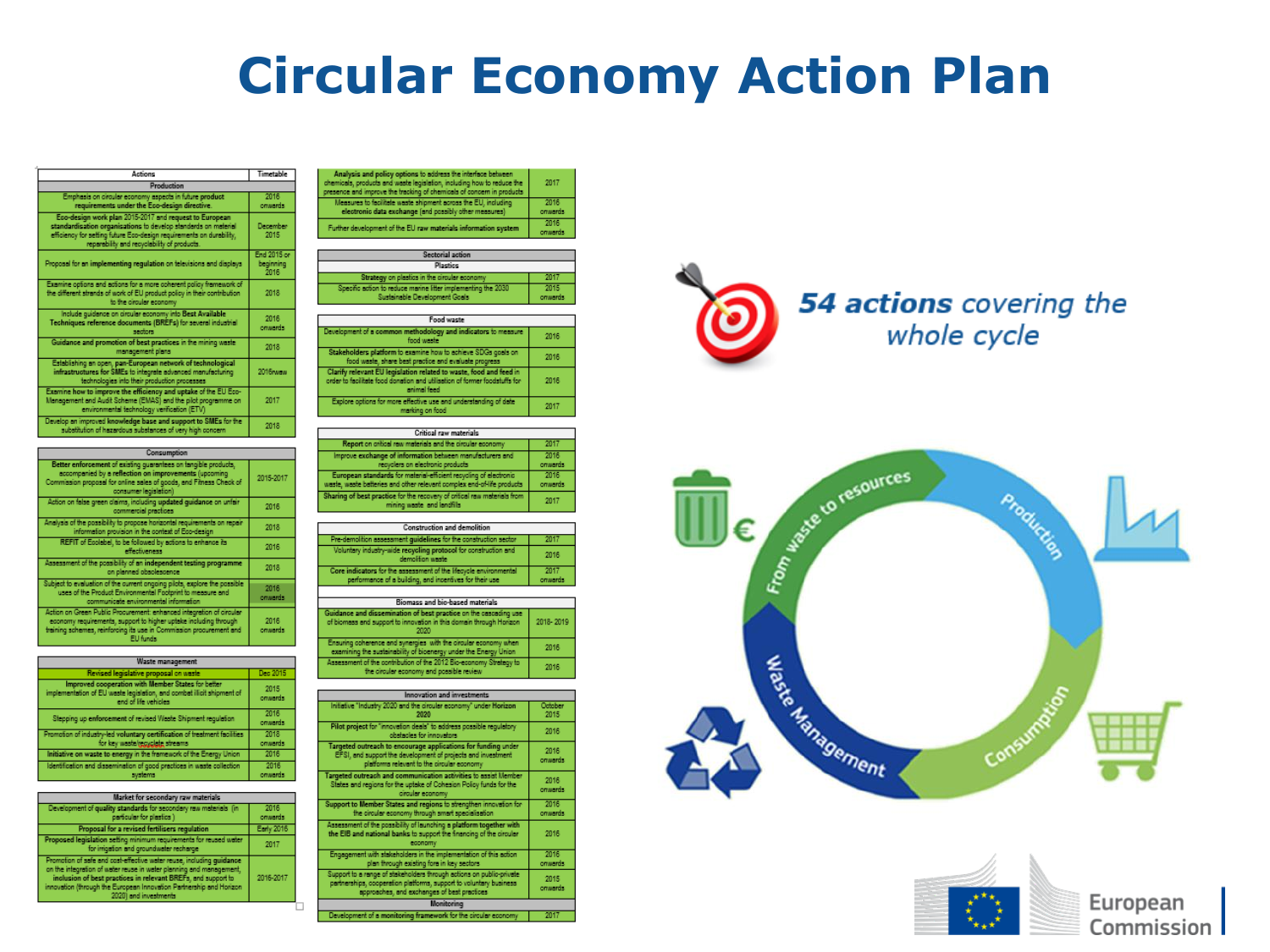## **Report on the implementation of the Circular Economy Action Plan**

- **Explains action taken by Commission (54 actions)**
- **e.g.**
- **Revision of Waste Legislation**
- **Plastics Strategy and Single-use Plastics**
- **More than 10 billion euro's invested in CE transition**

• **Presents key milestones and sketches open challenges**

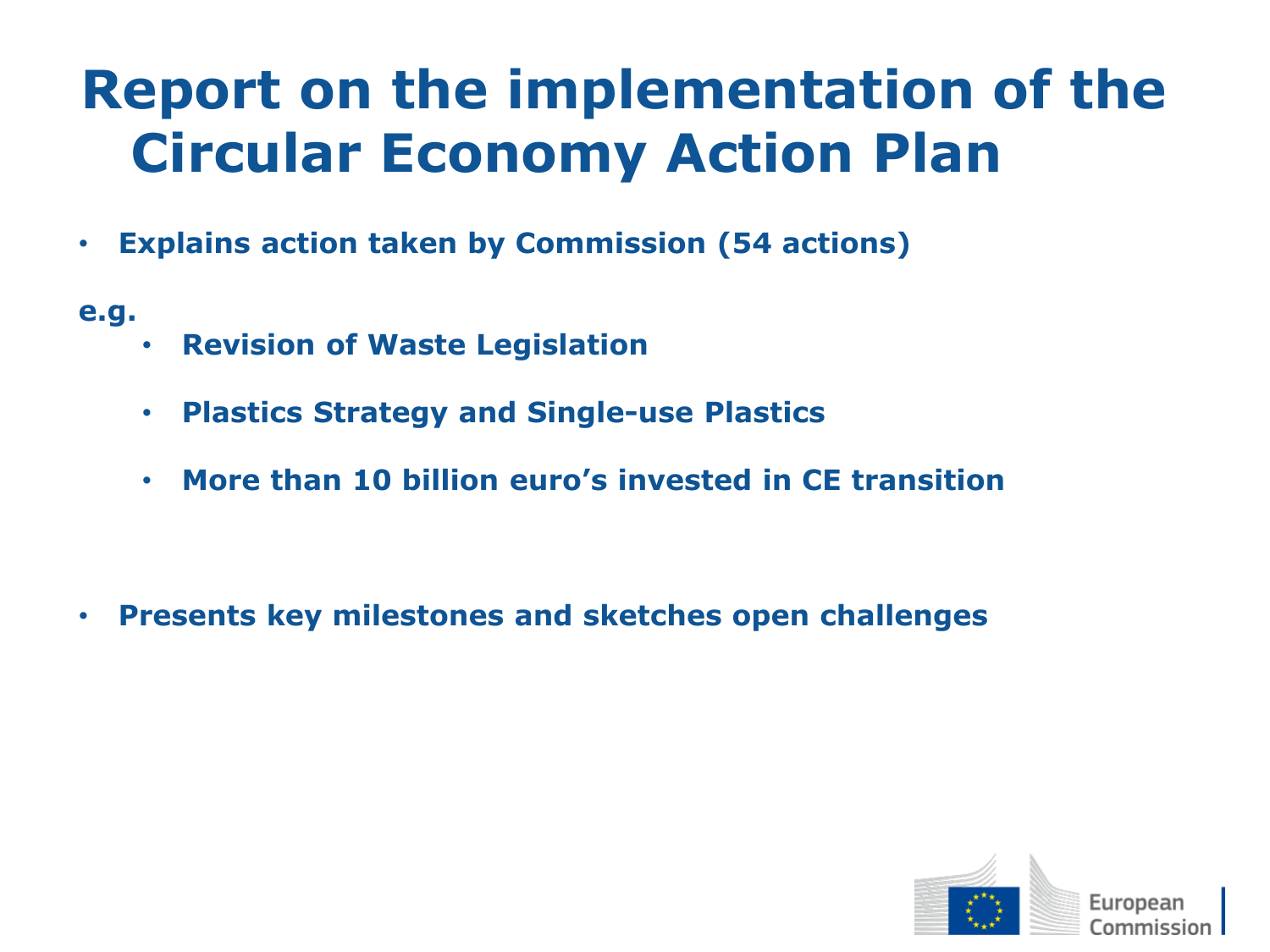# **Milestone: recycling rates going up**

#### Overview of recycling rates of different waste streams (EU, 2016)



**BUT!** Still only 12% of material resources used were recycled materials That means 88% virgin materials! - **Vast room for improvement** 

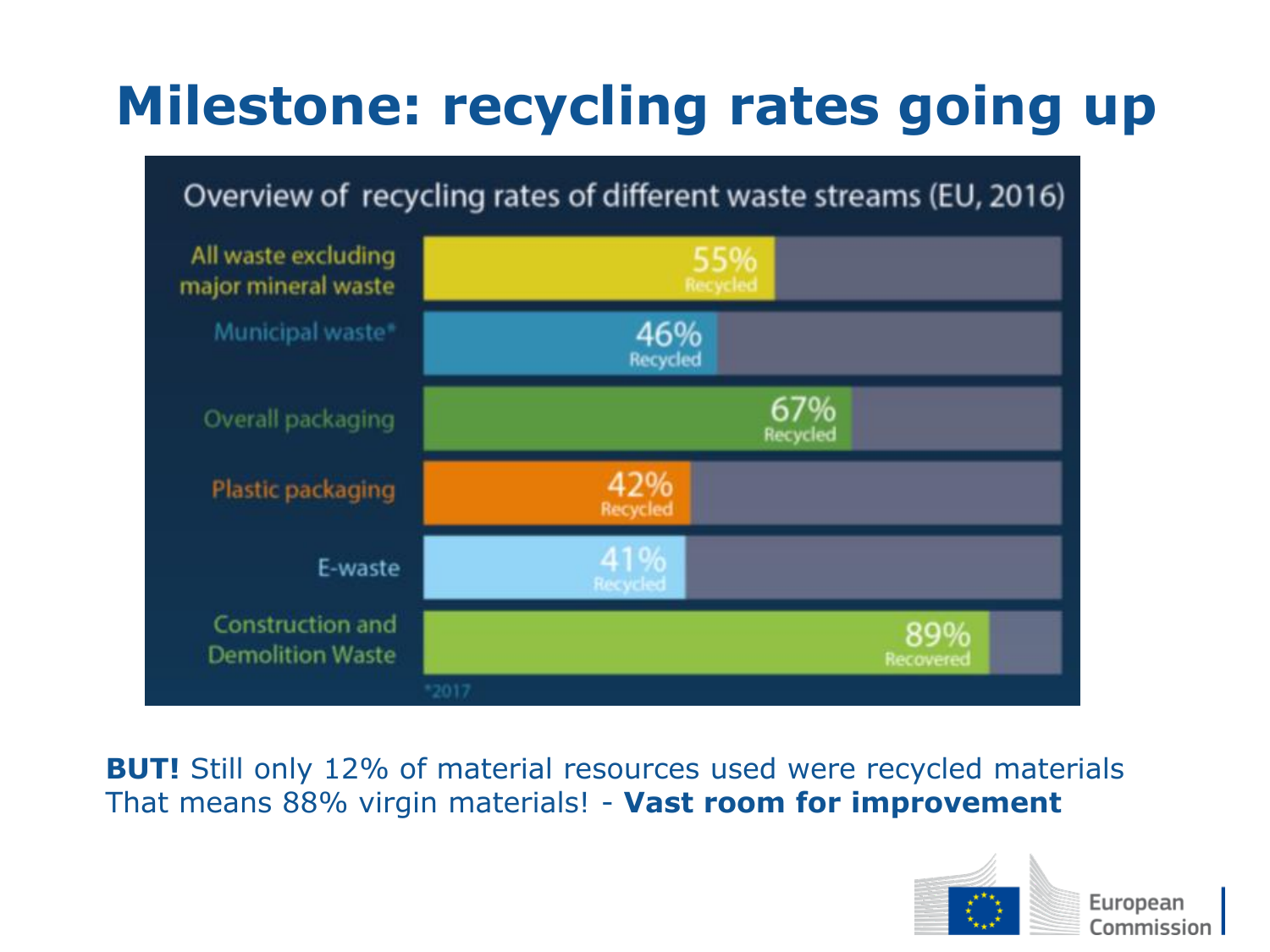## **Key to success**

#### **Systemic approach along entire value chains**

#### **In some cases, material-wide approach: plastics strategy**



#### **Strong Stakeholder Engagement**

**EU Circular Economy Stakeholder Platform EU Platform on Food Losses and Food Waste Circular Economy Finance Support Platform**

European **Circular Economy Stakeholder Platform** 

 $Z = 1$ 

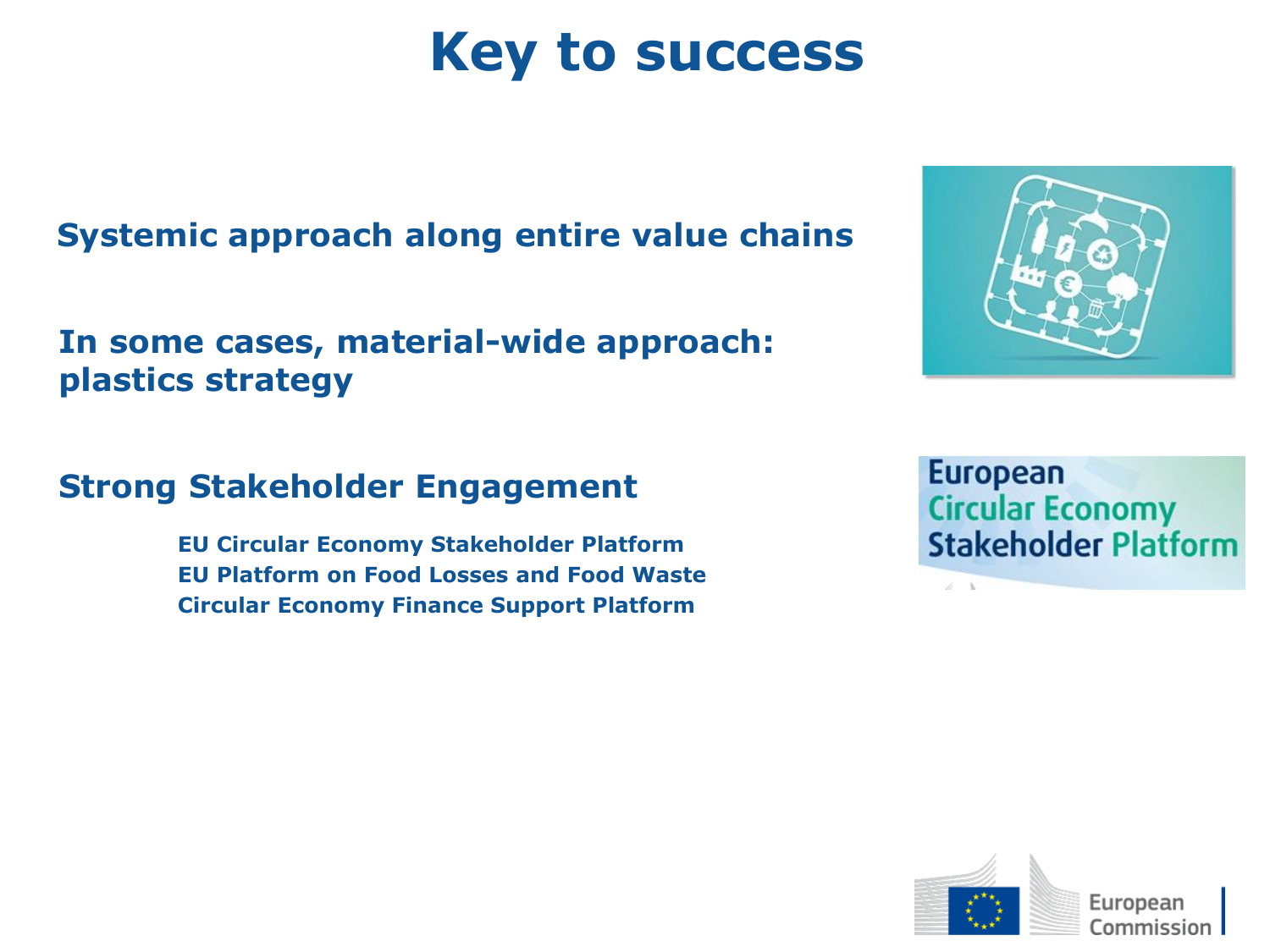#### **Sustainable Products in a Circular Economy SWD released 4 March 2019**

**Analysis of EU product policies and their contribution to Circular Economy**

- **Horizontal analysis – how to support 'circular behaviour'**
- **Vertical / sectoral analysis – 8 priority sectors**

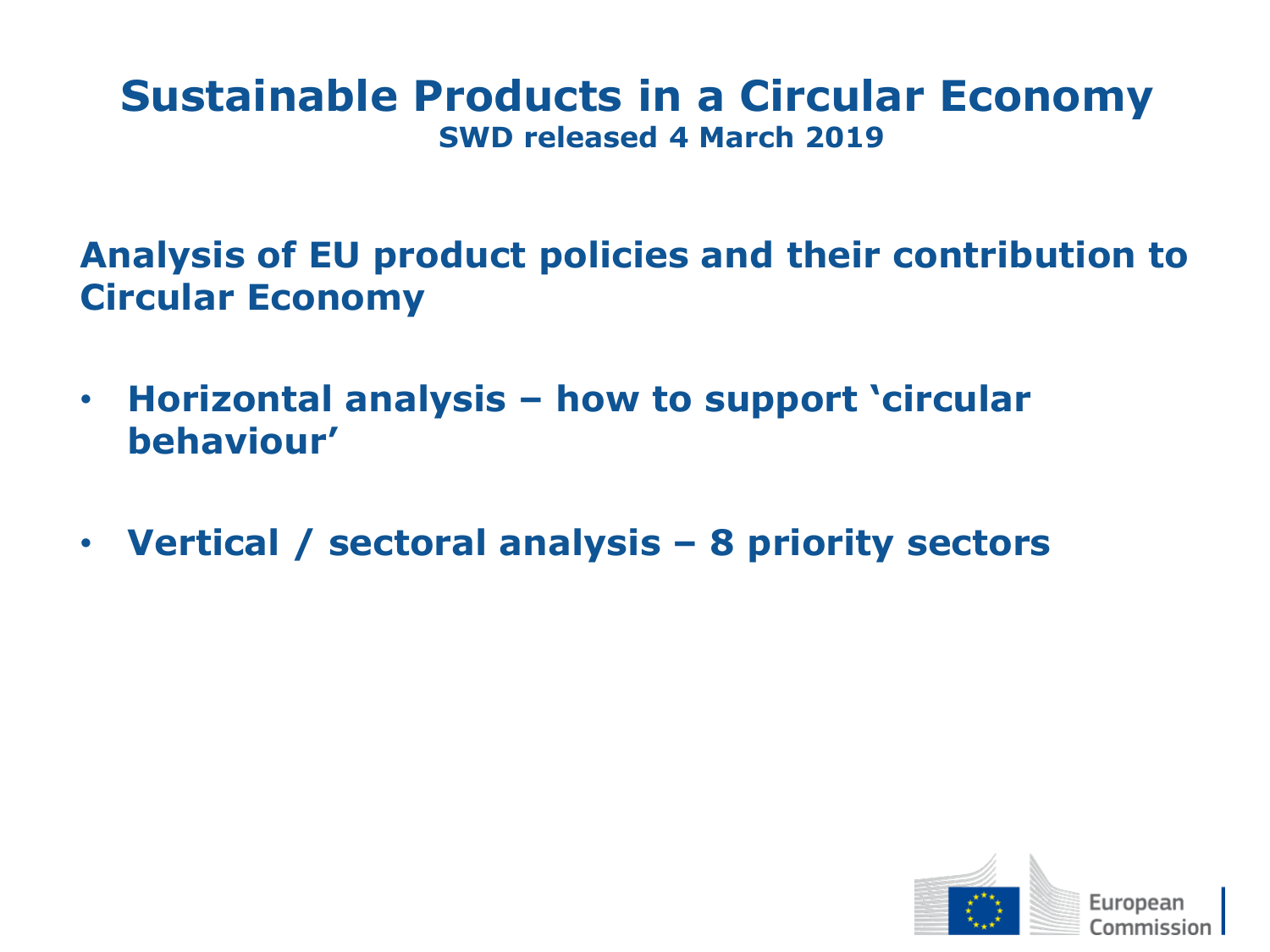### **Horizontal Analysis – Circular behaviour**



#### Materials should revolve around the consumer the closer the better

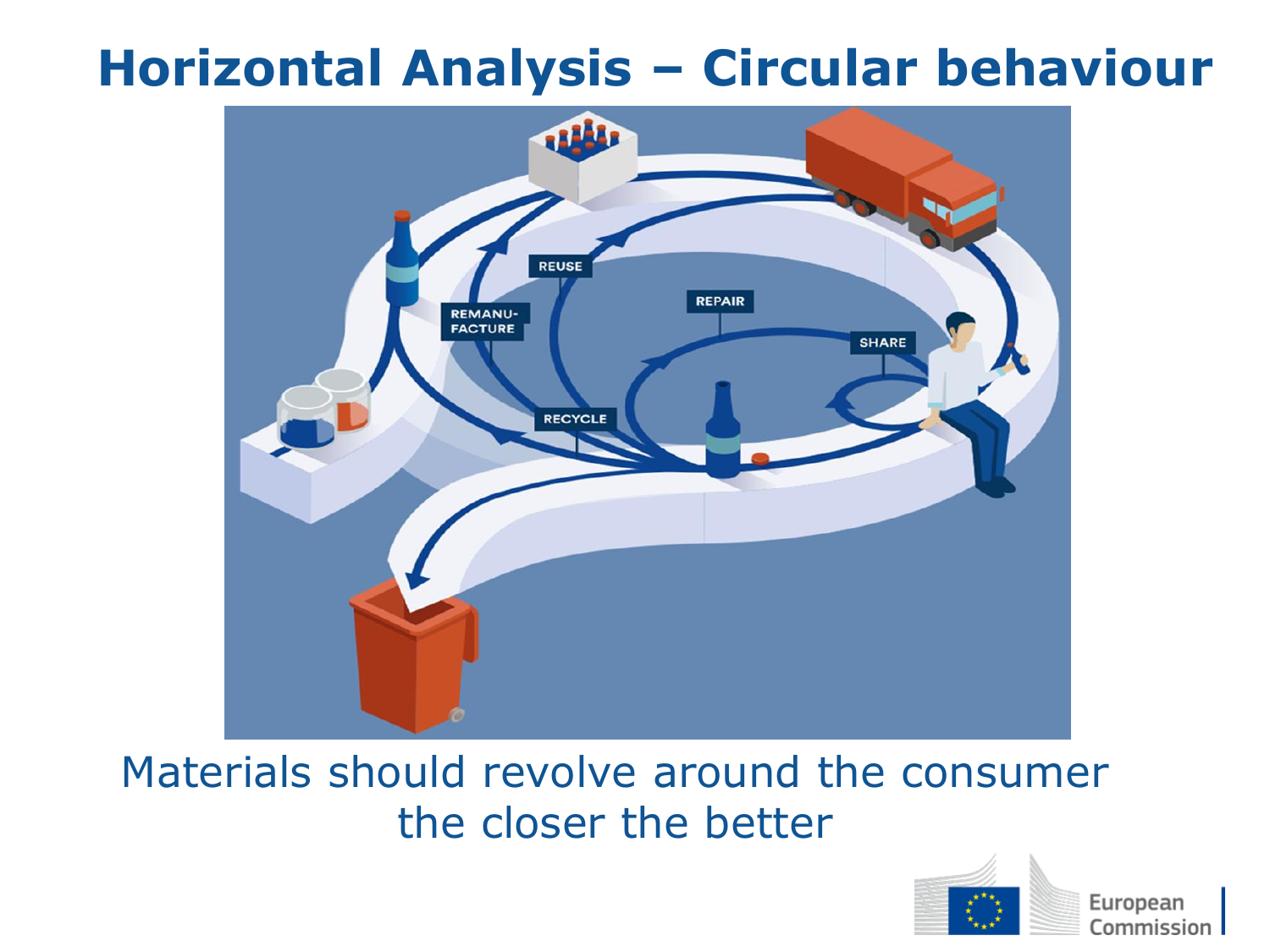### **Circular behaviour - examples**

**Sharing**: Car-sharing: currently parked >90% of the time Digital platforms offer new possibilities

**Repair:** Ecodesign measures on spare parts and repair info EC developing 'scoring system' for reparability

**Reuse**: revised waste rules support reuse centres (e.g. access to sorting centres) MS: consider lower (or no) VAT on second-hand products

**Remanufacturing:** European Remanufacturing Network (under Horizon 2020)



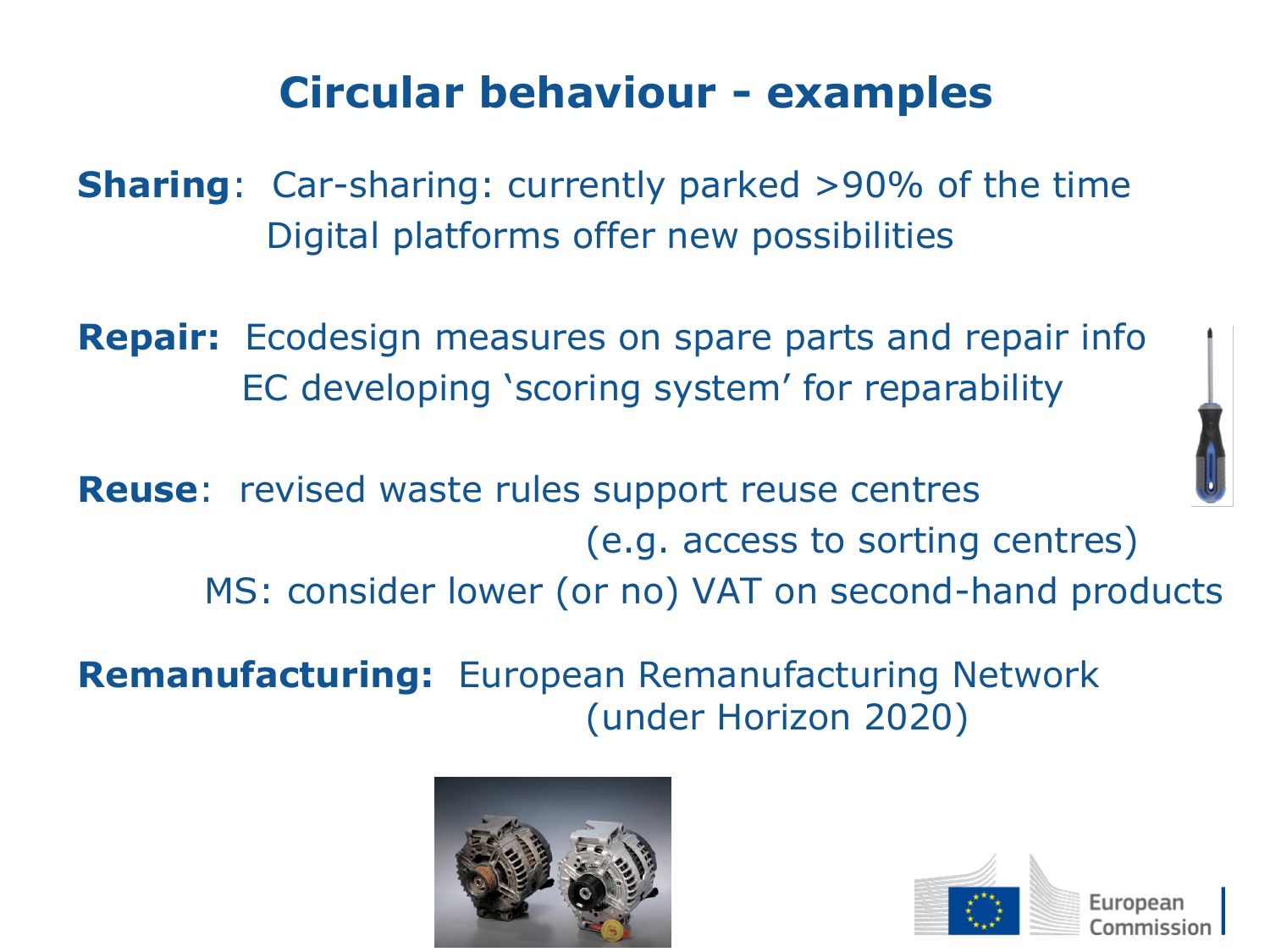### **Recycling**



- $\triangleright$  Vital to keep materials in the loop
- $\triangleright$  Easier for some materials (metals) than others (plastics)
- $\triangleright$  EU Legislation in place but not implemented everywhere  $\triangleright$  New targets since 2018 – 65% recycling of MW by 2035
- $\triangleright$  Measures to match supply and demand
	- ➢ Circular plastics alliance
- ➢ Possible Economic incentives:
	- $\triangleright$  'tax' on virgin plastics (proposed by EC in MFF)
	- ➢ Shift tax burden from labour to materials (recommended by EC)
	- ➢ VAT reduction based on recycled content

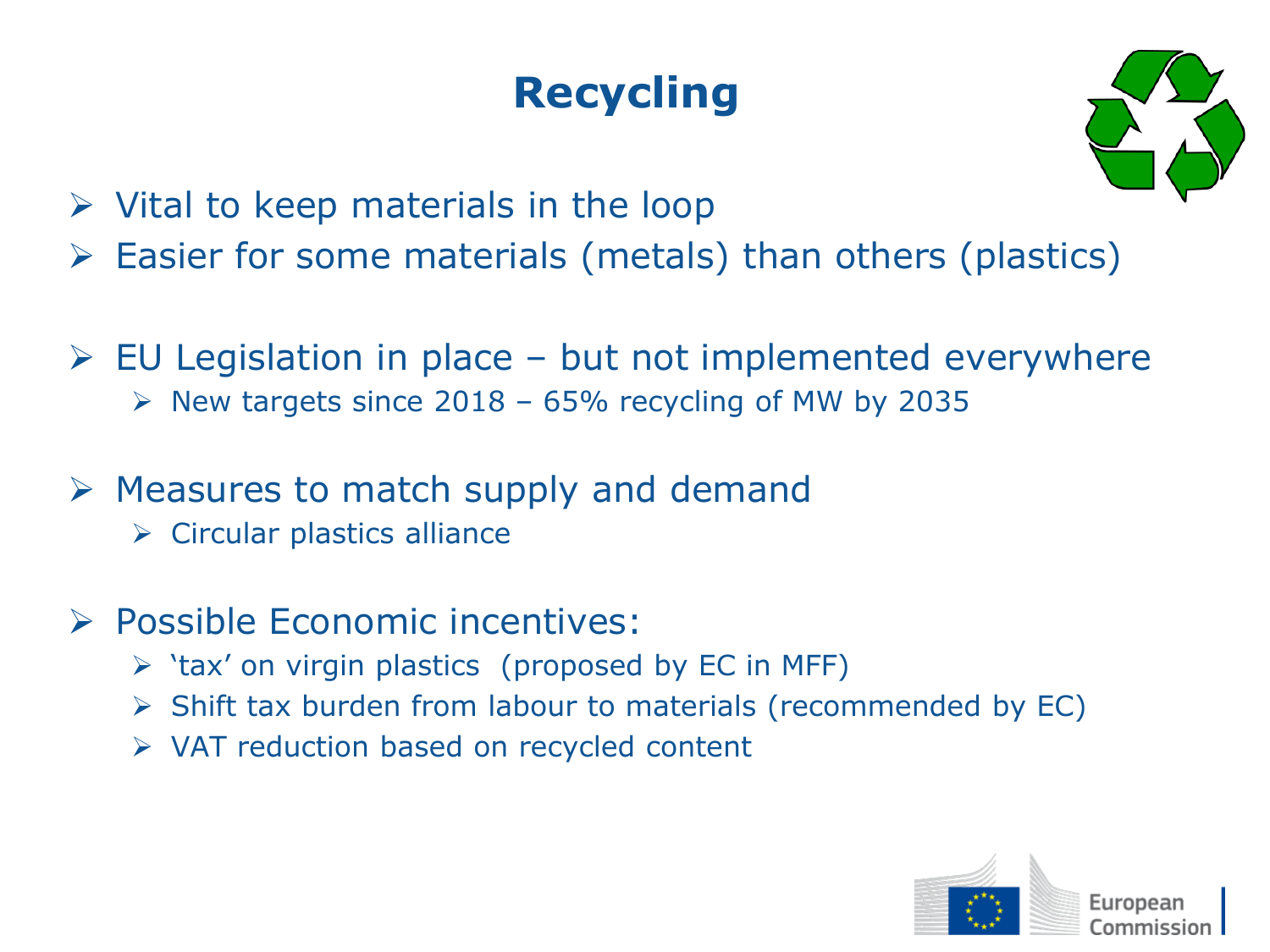### **The EU Product Policy Framework**



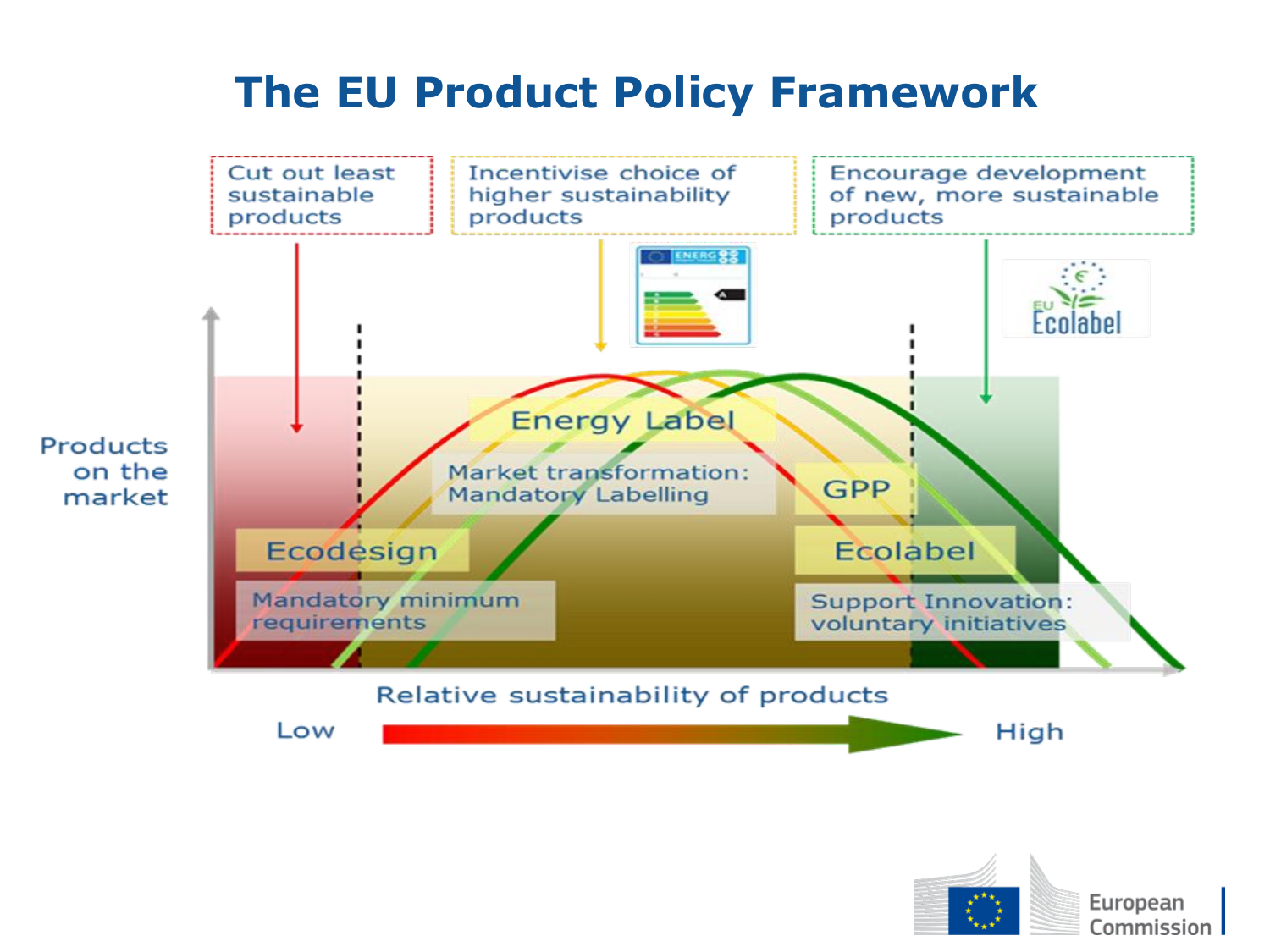### **Priority sectors for circular economy:**

(based on high-impact materials used in products)

- ➢ Packaging
- ➢ Food
- ➢ Electronics (incl. batteries)
- ➢ Transport
- ➢ Furniture
- ➢ Buildings/Construction
- ➢ Apparel/textiles
- ➢ Chemical products (paints, detergents, cosmetics)



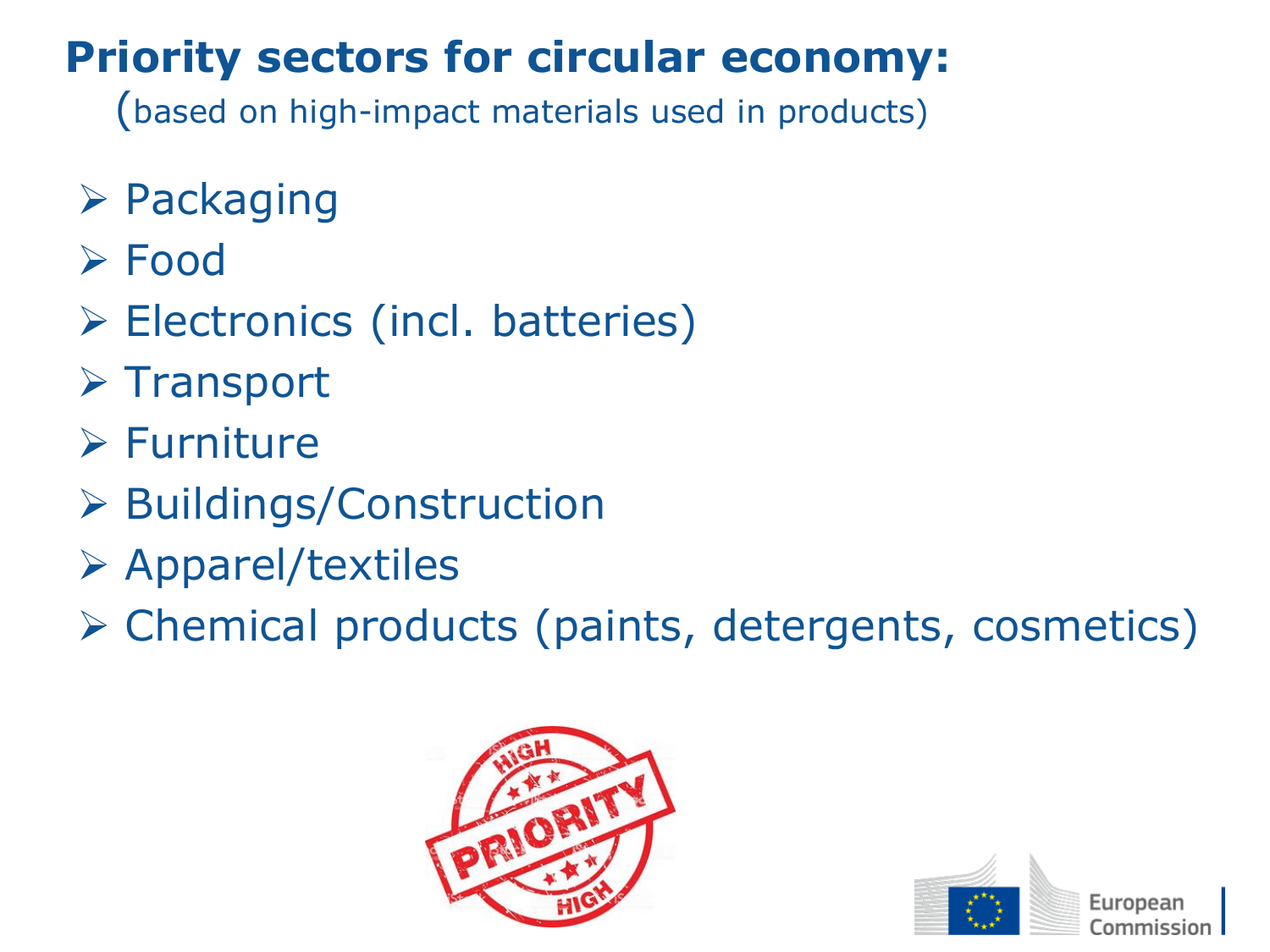### **EU Policies for Priority Sectors: overview**

|                                                     | EU policy tools on<br>safety, including<br>sectoral legislation<br>(non-exhaustive) | <b>EU policy setting</b><br>minimum<br>requirements for<br>circular design | EU policy tools<br>promoting Sustainable<br>production and/or<br>consumption                  | EU policy tools on<br>waste<br>handling/recycling                            |
|-----------------------------------------------------|-------------------------------------------------------------------------------------|----------------------------------------------------------------------------|-----------------------------------------------------------------------------------------------|------------------------------------------------------------------------------|
| Packaging                                           | PPWD                                                                                | PPWD<br>SuP Directive <sup>199</sup>                                       | EPR under WFD<br>EU Ecalabel                                                                  | PPWD                                                                         |
| Food                                                | Food safety policy<br>(incl. information to<br>consumers)                           |                                                                            | Organic Label<br>WFD (measures to<br>prevent food waste)                                      | WFD                                                                          |
| <b>EEE</b> (including<br>batteries)                 | RoHS Directive<br>Low Voltage Directive<br>GPSD<br><b>Batteries Directive</b>       | Ecodesign Directive<br>RoHS Regulation                                     | Energy Labelling<br>EU Ecolabel<br>GPP<br>EPR (under WEEE and<br><b>Batteries Directives)</b> | <b>WEEE Directive</b><br><b>Batteries Directive</b>                          |
| Transport <sup>200</sup>                            | Type approval<br>requirements <sup>201</sup>                                        |                                                                            | Tyre Labelling Regulation<br>EPR (under ELV Directive<br>and waste from ships)                | WFD (for waste oils)<br><b>ELV Directive</b><br>PRF Directive <sup>202</sup> |
| <b>Furniture</b>                                    | <b>REACH Regulation</b><br>GPSD                                                     |                                                                            | <b>EU Ecolabel</b><br>GPP<br><b>EU Timber Regulation</b>                                      | WFD                                                                          |
| <b>Buildings and</b><br>Construction <sup>203</sup> | <b>CPR</b>                                                                          |                                                                            | <b>EPBD</b><br>EED<br>Level(s)                                                                | WFD<br>(Recovery target and<br>selective demolition<br>obligation)           |
| <b>Textiles</b>                                     | <b>REACH Regulation</b><br>GPSD                                                     |                                                                            | Textiles Regulation<br>EU Ecolabel<br>GPP                                                     | WFD<br>(separate collection by<br>1/1/2025)                                  |
| Chemical<br>products <sup>204</sup>                 | <b>REACH Regulation</b><br><b>CLP</b> Regulation                                    |                                                                            | <b>EU Ecolabel</b>                                                                            | WFD                                                                          |

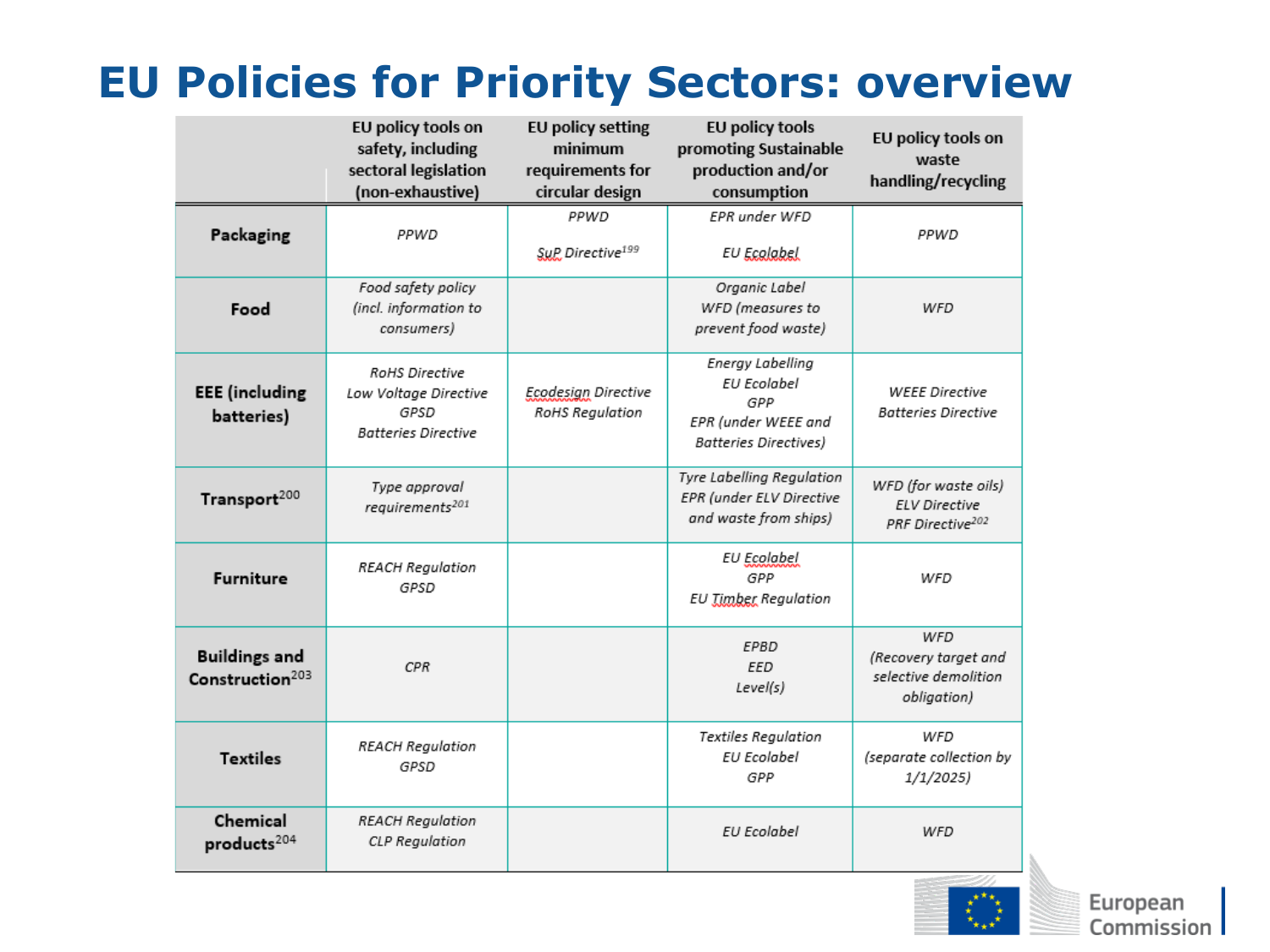### **Coverage of sectors: some highlights**

#### **Electrical and Electronic Equipment (EEE):**

- $\triangleright$  many policy instruments are in place
	- ➢ Ecodesign, WEEE, RoHS, Energy label, LVD, EU Ecolabel, GPP, Batteries directive…
- $\triangleright$  But: still much value going to waste  $\triangleright$  (only  $\sim$ 35% going to recycling)
- $\triangleright$  And: digitalisation will cause increase in EEE
- $\triangleright$  Step up implementation and enforcement  $\triangleright$  Cover more products – Ecodesign work plan ➢ Implementation / enforcement WEEE targets



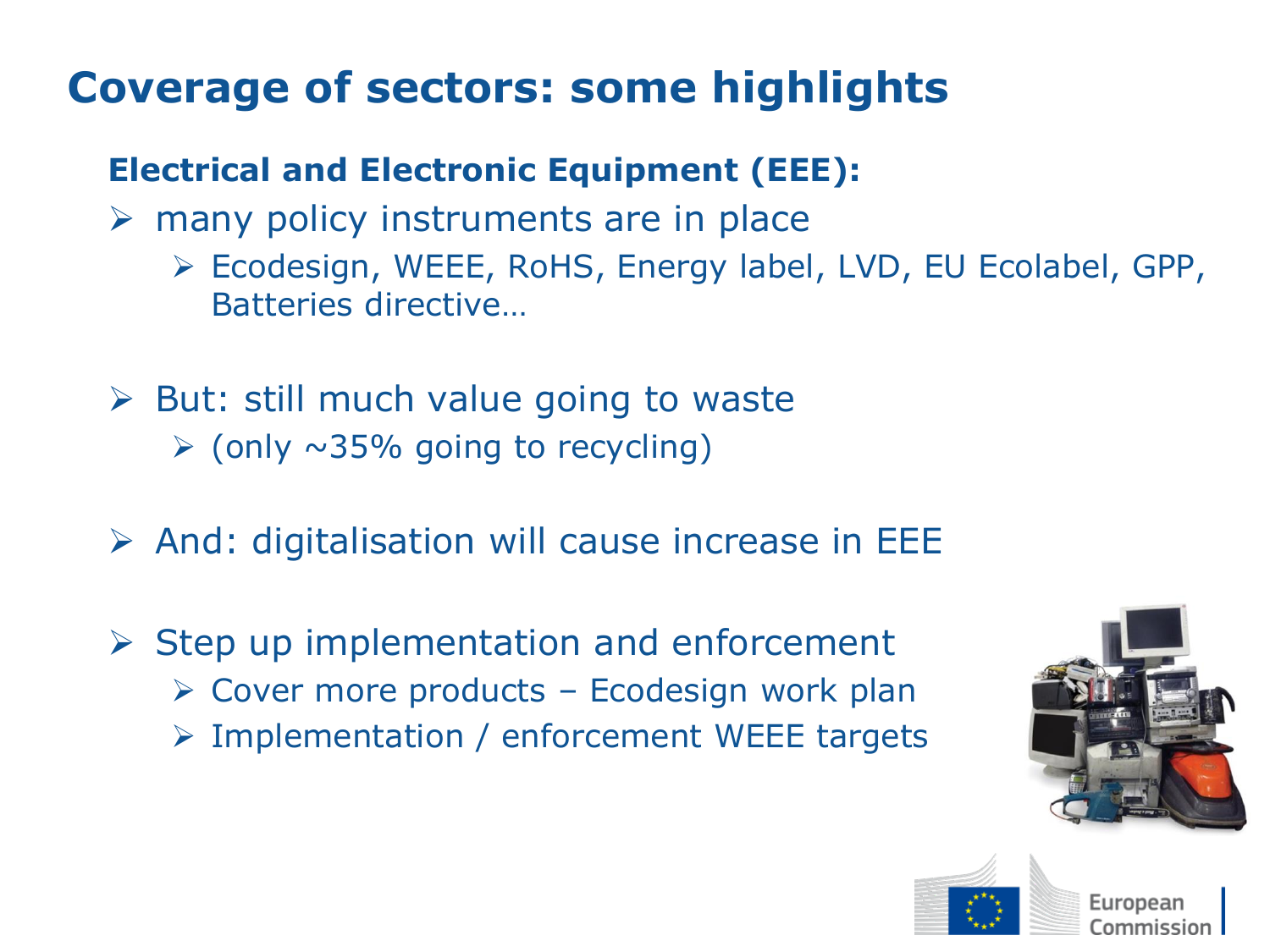### **Coverage of sectors: some highlights**

#### **Packaging, food, buildings/construction, transport**

- ➢ Policies are being developed: much recent work
	- ➢ SuP, revised PPWD, greening CAP, food waste, Level(s), tyre label, etc

#### ➢ Focus on

- ➢ Ensuring implementation of recent work
- ➢ Mainstreaming circular approaches (LCA assessments)

### **High potential! (high volumes, large impacts)**

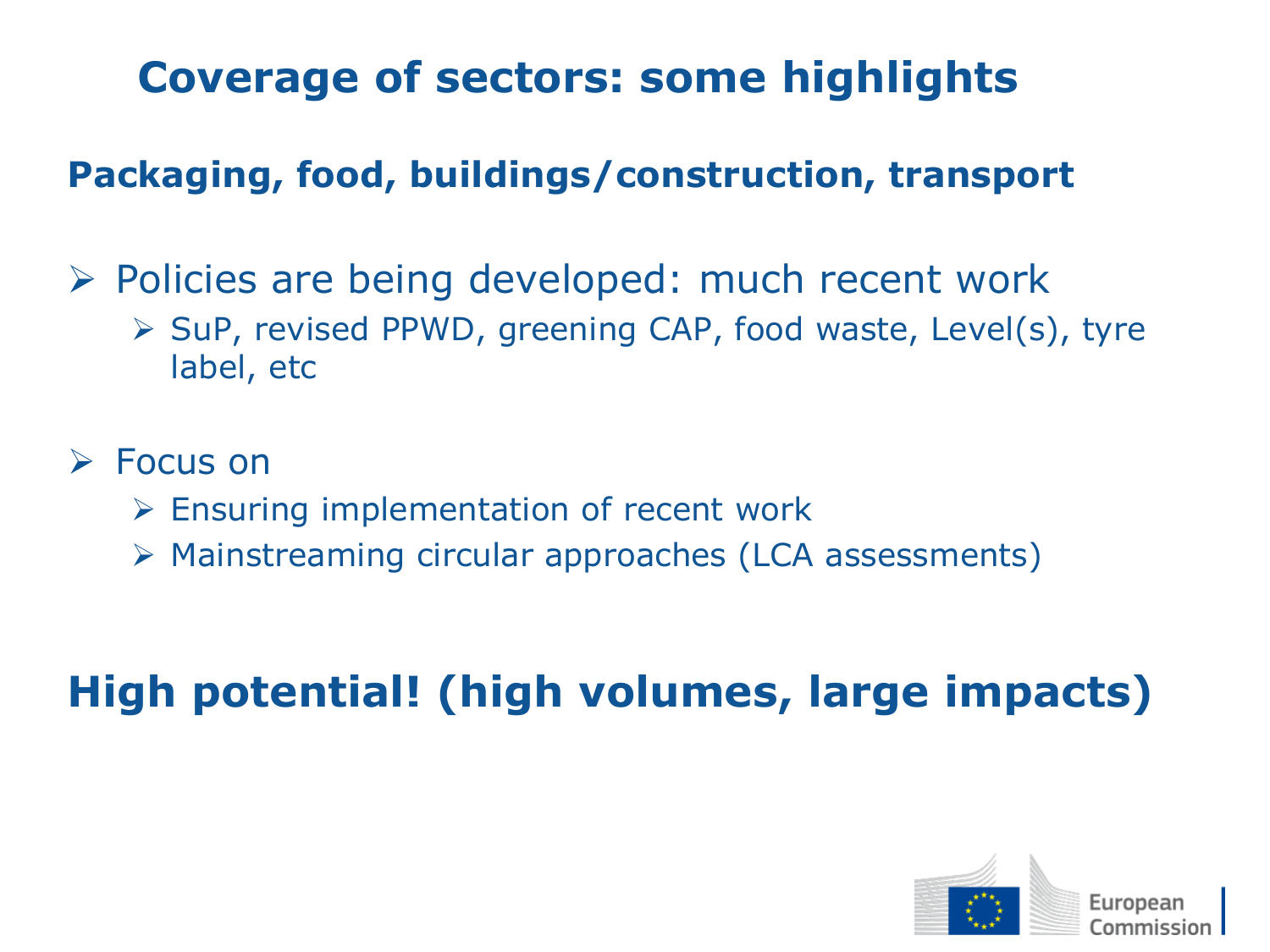### **Coverage of sectors: some highlights**

#### **Textiles, furniture, chemical products**

- ➢ Policies in place for safety aspects, but not much beyond safety
- $\triangleright$  Many initiatives by sector and national/regional authorities
	- ➢ Sustainable textiles initiatives, leasing models, chemical substitution beyond compliance, EPR systems in some MS, etc.
- ➢ Call from stakeholders for level playing field / harmonisation
- $\triangleright$  Scope for developing new policy tools, e.g.
	- $\triangleright$  Design of products (Ecodesign type approach)
	- ➢ Economic incentives (EPR)
	- $\triangleright$  Sectoral approach (as done for plastics)





Furonean Commission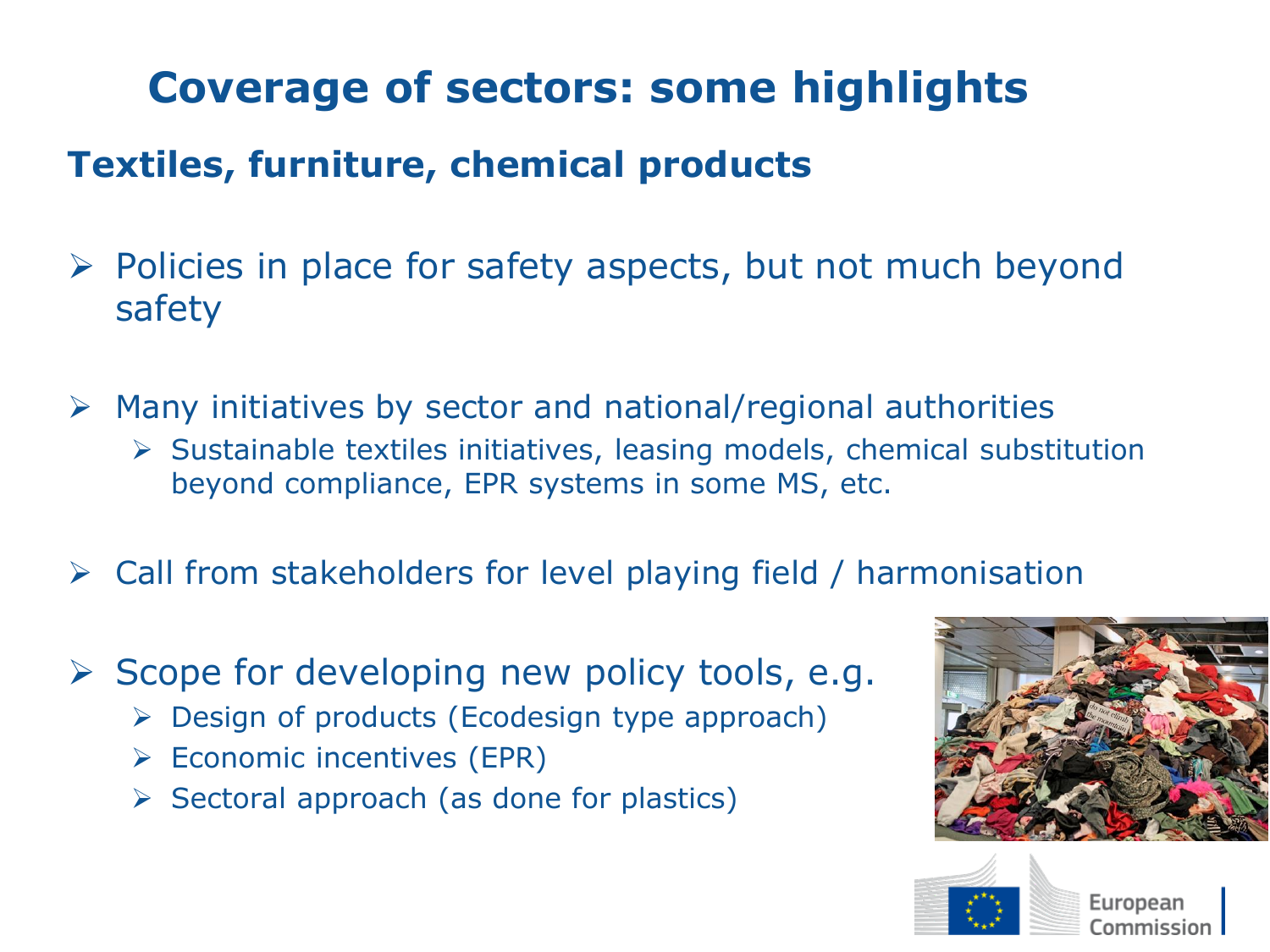### **Consumer aspects**

Essential: EU consumers spend  $> \epsilon$  8 trillion / y !

Consumers want to 'go circular', but must be empowered with:

#### ➢ Consumer rights

➢ product guarantees, recourse, countering premature obsolescence, repair options, etc

#### ➢ Product information

- $\triangleright$  more, but more importantly:
- ➢ better information. Counter false claims, more reliable information
- ➢ *Product Environmental Footprint (PEF)*





Furoneal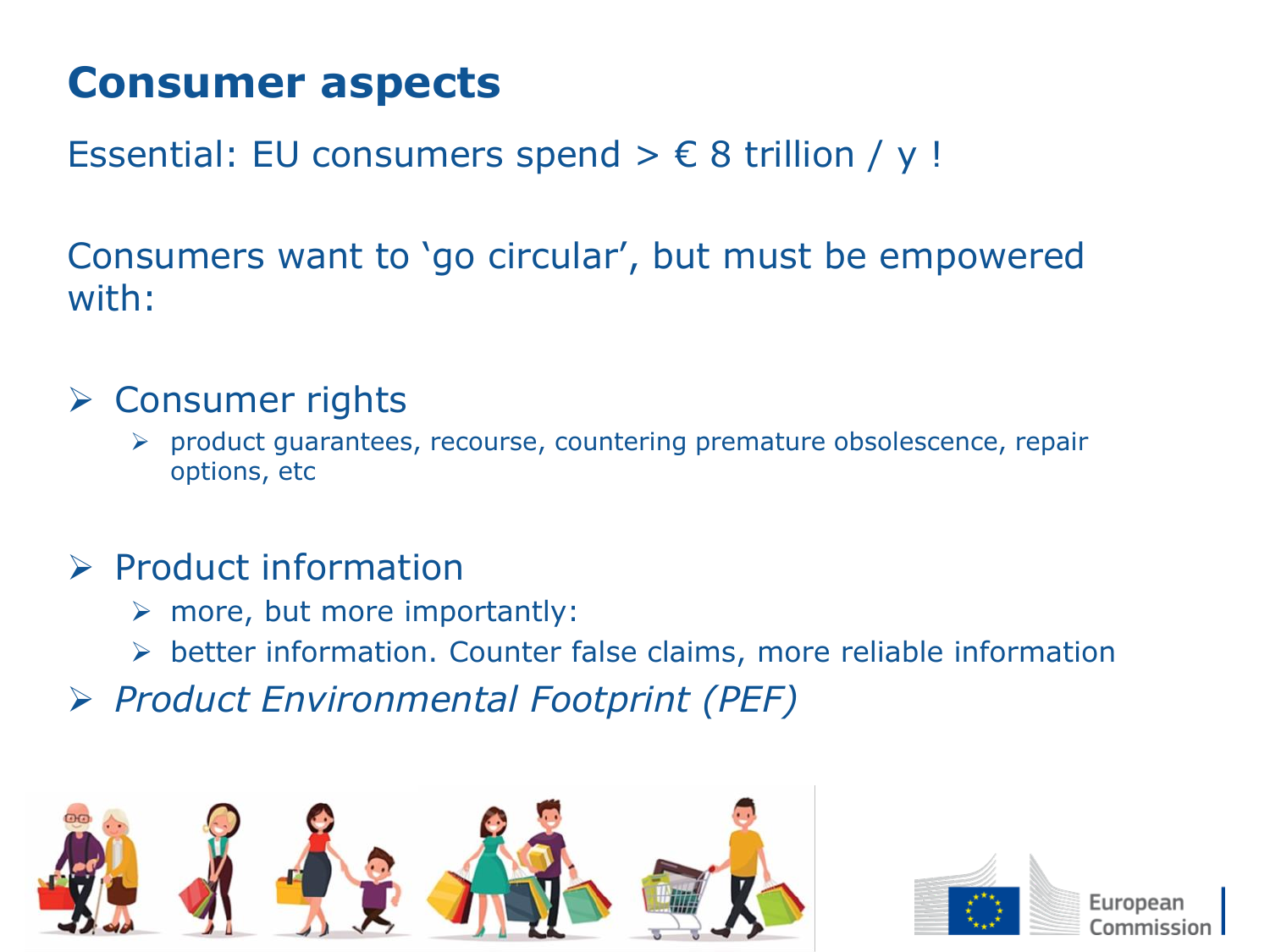### **Overall conclusions**

- ➢ EU product policies provide a large contribution to circular economy
- ➢ But potential for improvement remains, e.g.: ➢ Support 'higher' cycles: reuse, remanufacturing, repair ➢ Focus on implementation and enforcement ➢ Policy development for sectors such as textiles, furniture ➢ Empower consumers with rights and better information